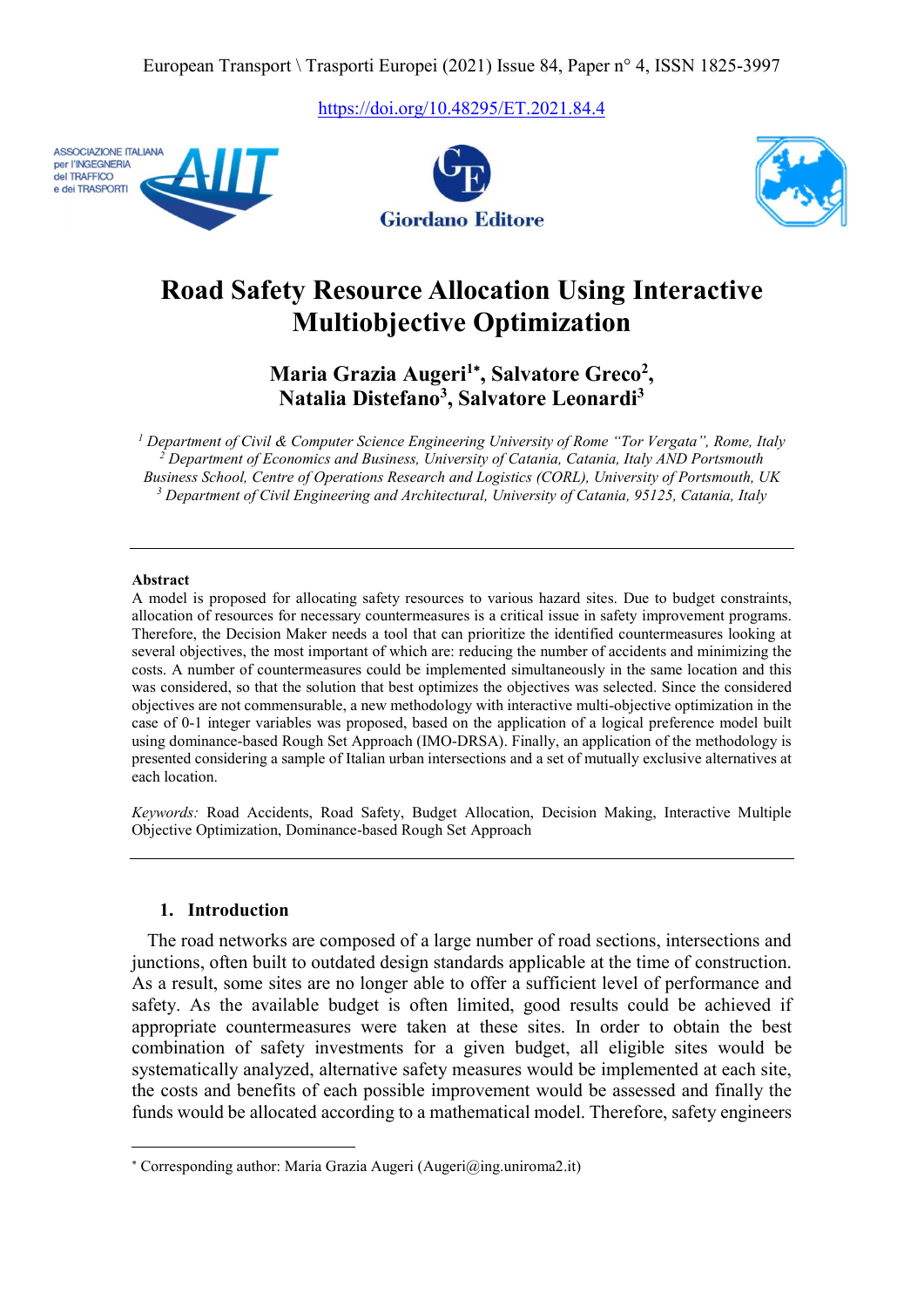need tools that let them to use the available budget more effectively in order to obtain the maximum safety benefit.

The screening of all hazardous sites by crash analysis can be useful to allocate limited funds to achieve the greatest advantages.

Detailed studies of crash types, frequencies and patterns at these sites can help to detect system failure and identify appropriate countermeasures. Anyway, an effective approach for road safety management must also assist the Decision Maker (DM) in choosing and prioritizing projects at sites under consideration while taking into account conflicting objectives and constraints.

The purpose of this research is to give the DM a model for optimizing the allocation of road safety resources at various hazardous sites considering simultaneously different improvement projects. So, a new approach, based on an interactive multiobjective optimization in case of binary (0,1) variables, is proposed. It is used to find the optimal combination of improvements taking into account the budget constraints. The proposed methodology is based on the application of a logical preference model built using the Dominance-based Rough Set Approach (DRSA), which represents an interesting methodology for multiple criteria decision analysis (Greco et al., 2005; Augeri et al., 2011; Augeri et al., 2014; Augeri et al., 2015).

A presentation of this application at a random sample of urban intersections takes into account a number of mutually exclusive alternatives at each site. A real scale application of the methodology would normally evaluate a larger subset of intersections, but a smaller subset is used for demonstration purposes. While here, only low-cost countermeasures and a one-year analysis period are taken into account, the suggested framework is both general and scalable and can be adjusted to include various types of countermeasures, planning period, political choices, and budget.

The main objectives incorporated in the analysis are to lower the number of crashes, to minimize implementation and maintenance costs, and to maximize service life. The option that some countermeasures can be alternatively implemented or combined together at the same site is taken into account.

Since each countermeasure being considered can either be implemented or not implemented, without the possibility of partial implementation, the proposed multiobjective optimization procedure considers integer 0-1 variables (0 for "no implementation of the countermeasure", 1 for "implementation of the countermeasure").

The main difference to other methods in the literature lies in the input and processing of data, as the proposed approach is an exploratory one. Exploration does not allow identifying the absolute optimal strategy because it does not exist, but it helps to sightsee the solution space with the aim to identify the strategy that achieves the best compromise, based on the preferences of the decision maker. Indeed the DM selects a subset of the Pareto frontier and applies a rule that better suits own interests to a part of the Pareto frontier. The use of rules in decision processes is more advantageous than other preference models, because these provide easily comprehensible arguments based on information about preferences, avoiding arbitrary opinions.

Another advantage is that the Decision Maker can return to the process at any time and determine its preferences through a trial-and-error process. The Decision Maker thus gains step by step more knowledge about the relationships between the achievable target values.

Finally, the proposed method uses easy mathematical concepts and not algebraic or analytical models. This approach fits very well to problems of road safety resource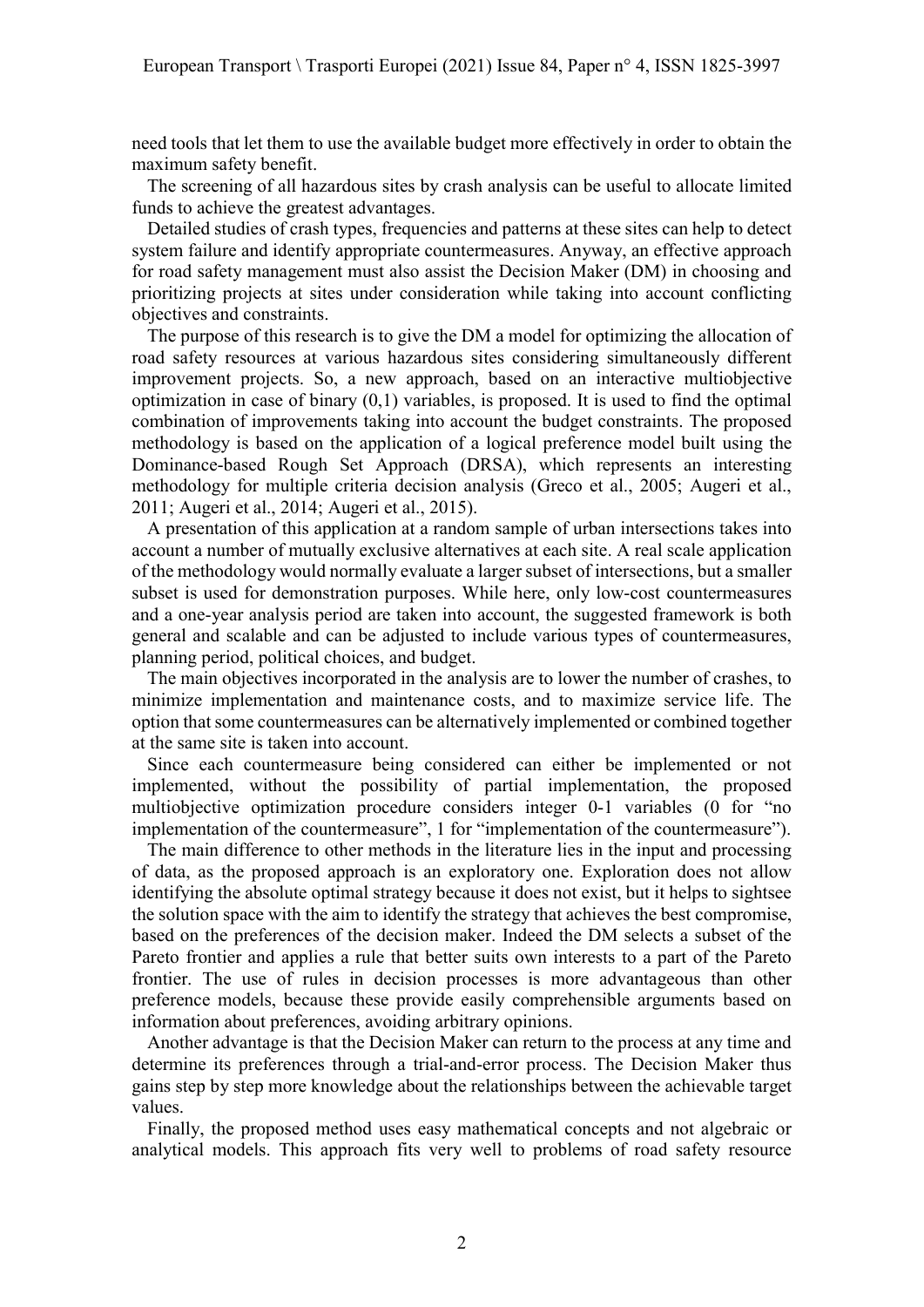allocation where interactions between different stakeholders and experts are indispensable and transparency is an essential requirement.

## 2. Literature review overview

There are various studies into the literature on the topic of resource allocation methodology. This review does not claim to be exhaustive, but is merely a report of the main approaches found in the literature. Traditionally, Cost-benefit analysis has been used to determine prioritization in road safety projects, but its application is controversial. Many researchers have developed multiobjective decision support systems that are better suited to this type of decision-making process (Lambert et al., 2003). Some of these methods, applied to various transportation sectors, is reported in a study funded by the Midwest Regional University Transportation Center and the Federal Highway Administration (FHWA, 2001). The optimization techniques used to allocate resources for road safety improvement consist of, for example, linear programming, integer programming, nonlinear programming and dynamic programming, and the proposed models take into account minimization of crashes, maximization of savings in crashes, maximization of benefits, etc.

Pal and Sinha (1998) have formulated the problem as a binary integer optimization model where the total number of crashes is minimized. Other authors have used an interactive multiobjective resource allocation methodology (IMRA), which keeps the objectives in their respective units and provides a set of solutions rather than a single solution (Chowdhury, 2000). Banihashemi (2019) presented an optimization model in conjunction with crash prediction models using a Linear Programming model that optimizes the crash and delay costs of highway networks with implementation costs within a constrained budget. Mishra and Khasnabis (2011) conducted a resource allocation procedure for urban intersection safety improvement alternatives over a multiyear planning horizon. An integer programming technique is used to solve the problem. Mishra et al. (2015) also used a multiple optimal resource allocation strategy that maximizes the safety benefit under budget and policy constraints. The proposed model considers economic competitiveness, equity and relaxation of mutual exclusivity, producing significantly different alternative fund allocations. The resource allocation model is solved using sequential quadratic programming. Murillo-Hoyos et al. (2015) have implemented a decision support system for rural two-lane highway safety improvement programming using constrained network-level optimization. The objective is to maximize the economic value that considers both monetary benefits and monetary costs. Most recently Stipancic et al. (2019) developed a method to prioritize sites based on GPS-derived surrogate safety measures (SSMs) rather than historical crash data. Fancello et al. (2019) compared three multicriteria methods (Concordance Analysis Vikor and Topsis) and showed that the Topsis method performs best in determining a complete ranking of critical road segments and overcomes some negative aspects of the other methods. Some studies have shown that uncertainty due to variance in crash modification factor (CMF), crash frequency, project cost, and prediction of costs and benefits has an important impact on the decision-making process. To account for this uncertainty, Dadashi and Mirbaha (2019) and Sadeghi and Moghaddam (2016) have proposed the use of Data Envelopment Analysis.

Some of the existing methods have weaknesses because they aggregate the objectives into a single value or perform some operations (e.g., averaging, weighted sum, different types of distances, achievement scalarization) that are always arbitrary to some extent.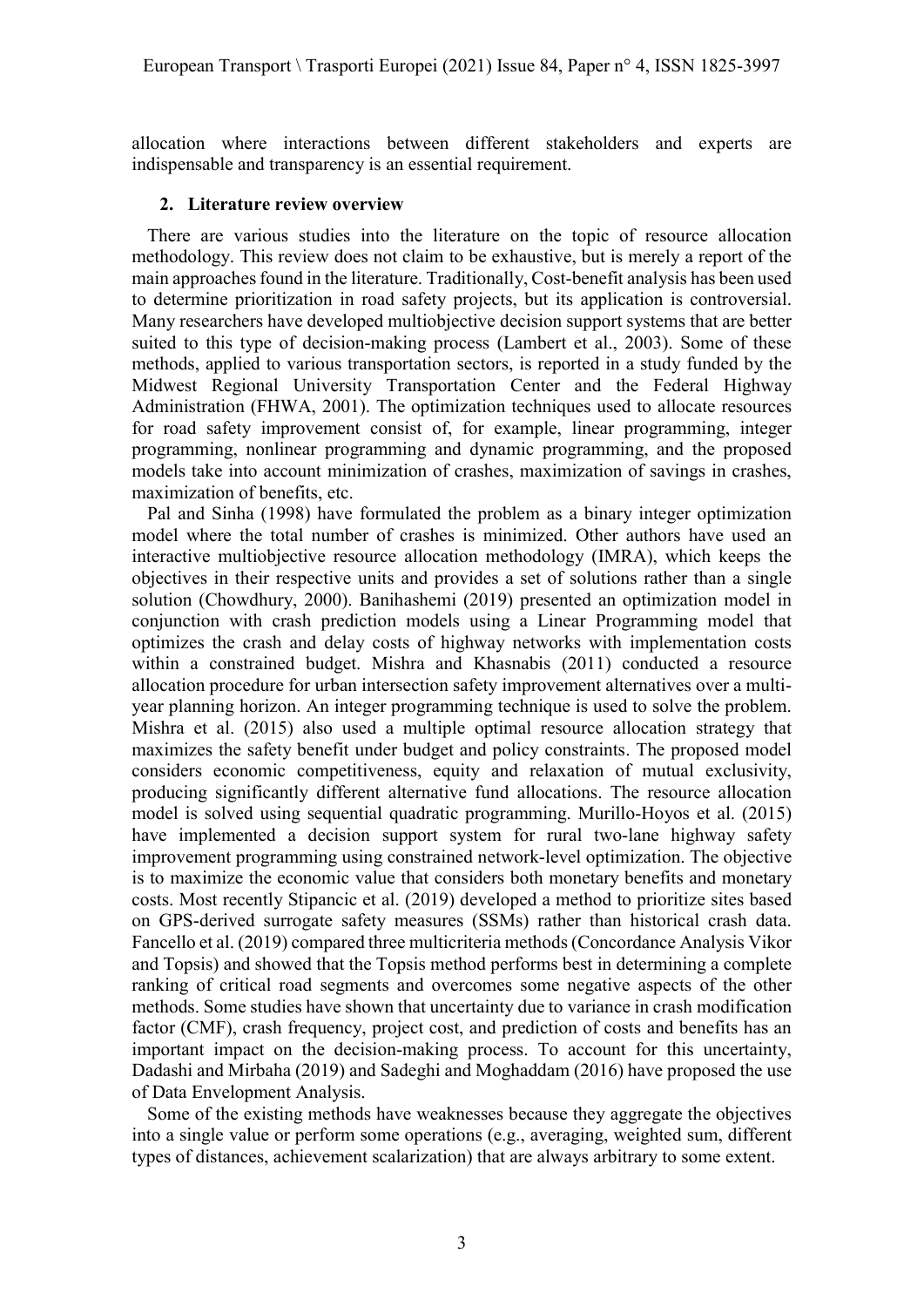The IMO-DRSA method proposed in this paper overcomes some of the disadvantages of other approaches.

It has already been successfully applied in the planning of the pavement maintenance with good results (Augeri et al., 2019).

## 3. Methods

## 3.1 Structure of resource allocation method

Every safety improvement program has to include a preliminary road crash analysis. Generally, this analysis allows to find out the hazardous sites (aggregated analysis), and to identify the causes that have produced an anomalous repetition and concentration of crashes on these sites (disaggregated analysis). Disaggregated analysis involves the inspection of accident scenes and the analysis of the individual components (i.e., human, vehicle, and road environment). The accident reconstruction approach works backwards from the accident investigation evidence and the remains of the accident to examine the scenario before (pre-crash), during (crash), and after the accident (post-crash). This analysis helps to determine the "how" and "why" of a particular type of accident. It can be said that accident reconstruction goes back to investigate the contributing factors and/or causes behind the accident event based on major and minor physical evidence left at the accident scene (Distefano et al, 2018). After identifying the causal factors of the crash events and obtaining comprehensive information about site characteristics, the next step is to select the most appropriate countermeasure or set of countermeasures according to their potential effectiveness in terms of expected crash decrease. Since they are often limited, the available resources must be optimally used in order to obtain the maximum total advantage in terms of safety. In the literature there are a lot of methods, which could be used to identify hazardous sites and develop the countermeasures (Canale et al., 2015; Montella, 2010; Søresen et al., 2005), but their description is out of the scope of this paper. Instead, the focus of this paper is on the last step, which is the allocation of resources through the development of a model that assists the DM in his or her final decision about safety improvement projects according to his or her preferences and considering some constraints.

Since the objectives and the constraints involved are often heterogeneous and conflicting, a multiobjective optimization methodology is proposed. The method is composed of two stages alternating in an interactive procedure (Greco et al., 2008). In the first stage, the Pareto optimal set generates a sample of solutions. In the second stage, the DM indicates relatively good solutions in the generated set, and from this information a preference model expressed in terms of easily understandable "if…, then…" decision rules is induced using DRSA (Greco et al., 2005; Augeri et al., 2011; Augeri et al., 2014; Augeri et al., 2015). In each iteration, the current set of decision rules is presented at DM, with the option to select the one that is most representative. The selected decision rule specifies some minimal requirements it wishes to obtain from the objective functions. This information is translated into a set of constraints that are added to the original problem, limiting the feasible solutions. The process continues iteratively until the DM finds a satisfactory solution. To compare the economic attractiveness of each countermeasure, the following parameters need to be evaluated: 1) the expected reduction of crashes number subsequently the implementation of a safety countermeasure; 2) costrelated parameters, as well as implementation cost, operating and maintenance (O&M) cost, service life. The expected reduction of crashes number at a site after the implementation of a generic countermeasure can be calculated as the difference between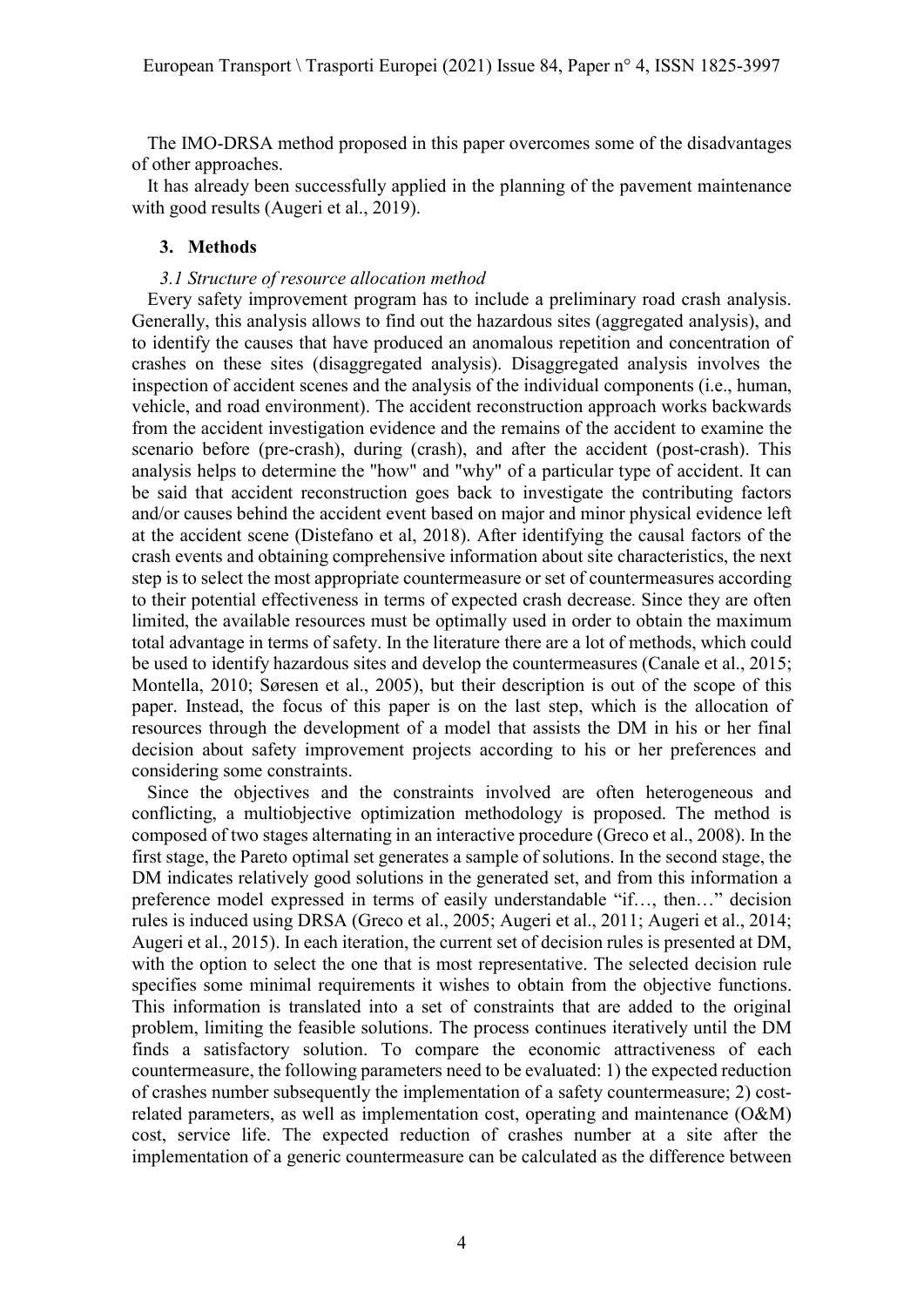the expected number of crashes without countermeasures  $(n<sup>i</sup>)$  and the expected number of crashes after implementing a countermeasure  $(n_e^i)$ . The second parameter  $(n_e^i)$  can be calculated as a product of the expected number of crashes in the future without the countermeasure and a crash modification factor (CMF) that describes the effect of the planned countermeasure. Numerous studies contain CMFs that show the effectiveness of various countermeasures, based on past and recent assessments of safety improvement efforts (ARRB, 2012; FHWA, 2013; Elvik et al., 2009). The critical issue regarding the use of these data is in the international transferability of CMFs developed in different countries because the effects of countermeasures are highly dependent on the circumstances under which they were developed. For this reason, CMF values should be based on reliable results from safety effect studies conducted in similar conditions to those where the CMFs are used (Peltola et al., 2013). Reliable results can be obtained from before-after studies, including a proper comparison group and controlling for e.g. regression-to-the-mean effect (Hauer et al., 2002). Therefore, the expected safety effect depends not only on the CMF estimate, but also on the expected number of accidents without the implementation of countermeasures, a number that is difficult to estimate. For this purpose, one could use the accidents recorded in the before period, but this would not be correct because the number of accidents in the after period is usually smaller compared to the before period, even if the countermeasures have no effect. This occurs especially if the countermeasure is applied to a site with high numbers of accidents in the before period and is derived from the regression to the mean effect. Regarding the cost estimation, implementation cost includes only the design and building costs. An additional possible measure of the effectiveness of a countermeasure is the difference between the annual average O&M costs before and after project implementation, as a project can reduce overall annual O&M costs.

#### 3.2 Analytical method

Once a list of suitable projects to improve safety at hazardous sites has been drawn up, the question remains as to which projects should be carried out and in what order they are important, considering the objectives to be maximized or minimized and the constraints to be taken into account. The primary objective of this study is to maximize the estimated reduction in the number of accidents following the implementation of specific countermeasures, but other objective functions are also introduced to maximize the efficiency of the investment. Implementation costs are considered as constraints, but they can also be an objective for minimization. In the proposed decision-making process, Decision Maker is not one person, but Expert Panel, which included an engineer from the technical staff of an Italian municipality, two road safety experts and some road users. The final decision was the one that all members of Expert Panel agreed with. In this way, the subjectivity typical of all classic multiobjective methods was mitigated.

The mathematical formulation of the problem is given in the following sections.

### 3.2.1 Analytical method Interactive multiobjective optimization using dominance-based rough set approach (IMO-DRSA)

In general, in multiobjective optimization problems there is no single solution that is better than any other for all the objectives. Therefore, it is generally impossible to find only one combination of crash countermeasures that maximizes the overall reduction of crashes, maximizes the life of the countermeasures taken, and minimizes their operating and maintenance costs while meeting budget constraints.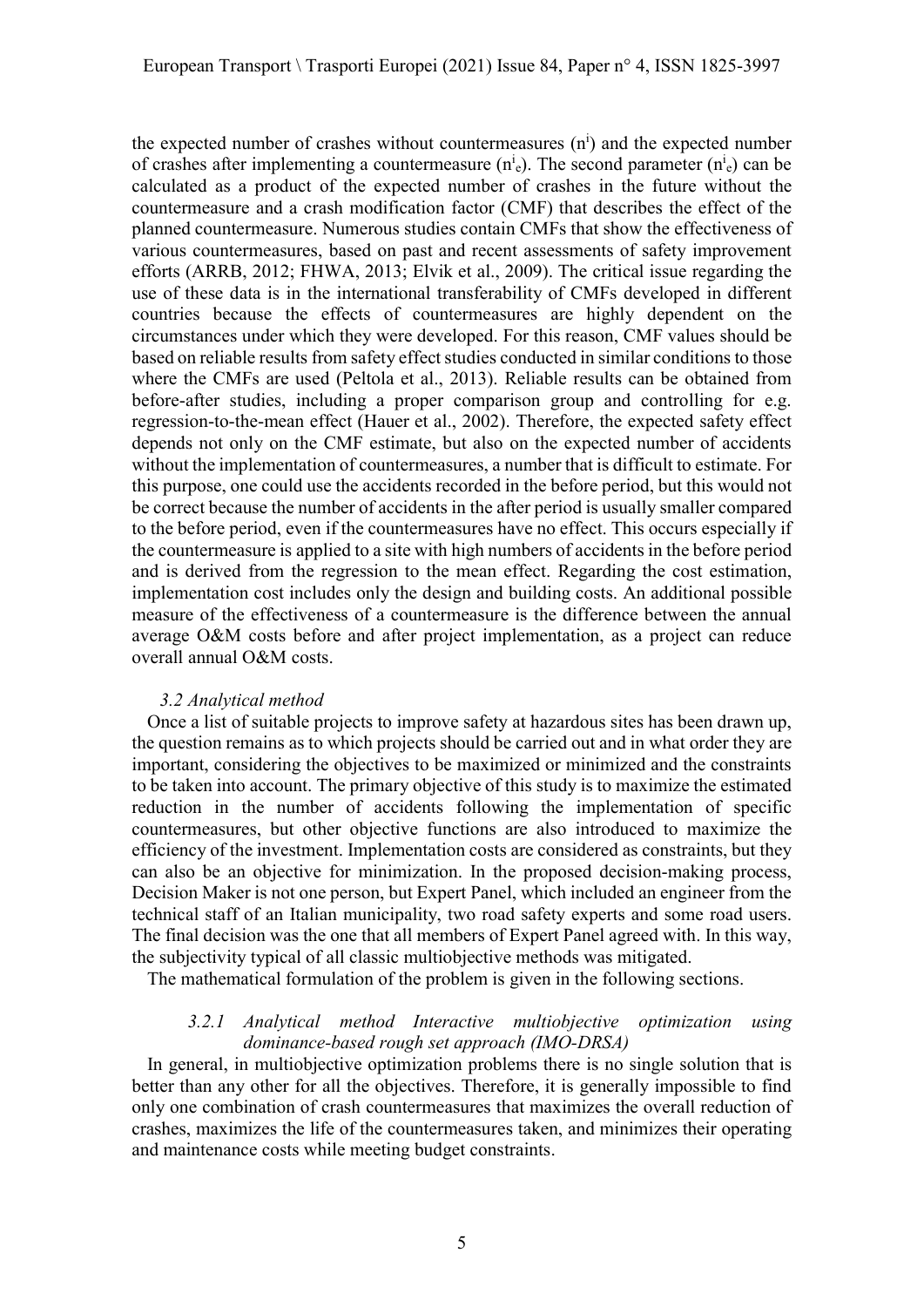A methodology for addressing Interactive Multiobjective Optimization (IMO) (see, e.g., Branke et al., 2008) is presented in this paper to find the solution that best fits the preferences of Decision Maker (DM). Starting from the assumption that all the objective functions must be maximized, the proposed methodology is based on the idea of using some lower bounds (upper bounds in the case of minimization) on the objective functions resulting from a decision model representing the preferences of DM. These bounds gradually limit the feasible solutions, ensuring convergence towards the preferred solution at the Pareto front. In general, an interactive procedure consists of two stages: the computation stage and the dialogue stage. In the first stage, a subset of feasible solutions is computed and presented to DM. Then, in the dialog stage, Decision Maker evaluates the offered solutions and if one is identified as fully acceptable and Paretoefficient, the process will stop. However, there may be numerous configurations of the solution and so the DM can have difficulties in selecting the best solution.

The proposed method is original such as it supports the DM in this step. In other words, the critical evaluation of the proposed solutions is used to build a preference model of Decision Maker and then to compute a new subset of feasible solutions, better matching the preferences of Decision Maker. In DRSA a set of example decisions is received as input and in response a preference model in the form of easy-to-understand "if..., then..." decision rules is provided. Thus, the IMO DRSA method presented in (Greco et al., 2008) provides a preference model expressed in terms of decision rules that explicitly specify the lower (upper) bounds of the objective functions to be maximized (minimized). The proposed interactive method consists of the following steps (Fig. 1) and identifies the considered set of solutions by X and the objective functions to be maximized by  $f_i: X \rightarrow$  $R, i = 1, \dots, m$ :

- $\triangleright$  Step 1. Generate a representative sample of feasible solutions.
- $\triangleright$  Step 2. Present the sample to the Decision Maker (DM).
- $\triangleright$  Step 3. If the DM is satisfied with one solution of the sample and the solution is Pareto optimal, the procedure stops. Otherwise continue.
- $\triangleright$  Step 4. Ask the DM to indicate a subset of relatively "good" solutions in the sample.
- $\triangleright$  Step 5. Apply DRSA to the current sample of solutions sorted into "good" and "others", in order to induce a set of decision rules with the following syntax: "if  $f_{il}$  $(x)\geq\alpha_{i1},\ldots,f_{ip}(x)\geq\alpha_{ip}\ldots$  then the solution is good" in the case of maximization of the objective functions or "if  $f_{il}$  (x)  $\leq \alpha_{il}$ , ...,  $f_{ip}$  (x)  $\leq \alpha_{ip}$ ... then the solution is good" in the case of minimization of the objective functions
- $\triangleright$  Step 6. Present the obtained rules to the DM in order to choose the most representative one.
- Step 7. Add the constraints  $f_{il}$  (x) $\geq \alpha_{il}$ , ...,  $f_{ip}$  (x) $\geq \alpha_{ip}$  coming from the condition part of the rule selected in step 7 to the set of constraints of the optimization problem so as to obtain a more interesting region of feasible solutions, taking into account the preference of the DM.
- $\triangleright$  Step 8. Go back to step 1.

In step 1 (computation stage), any multi-objective optimization procedure that allows to find the Pareto Optimal Set or its approximation can be used. In the dialog stage of the procedure (steps 2 to 6), Decision Maker is required to select a decision rule induced from its preference information that corresponds to the definition of some upper bounds on the minimized objective functions fi. With respect to sorting the solutions into the two classes "good" and "other" (step 4), note that "good" means better than the rest of the current sample. If Decision Maker refuses to classify a solution as "good", he or she can be asked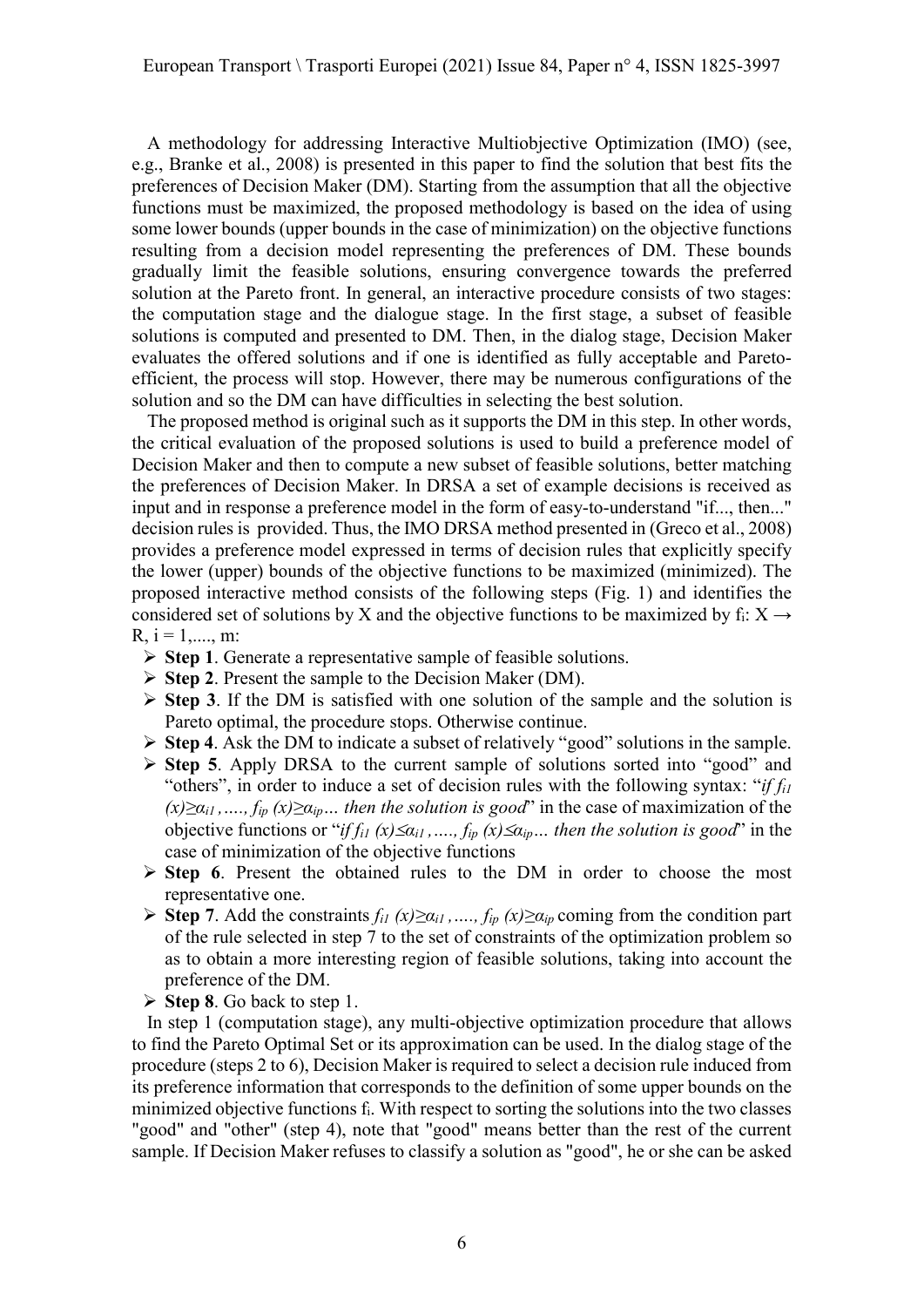to provide some minimum requirements of type  $f_{il}$  (x)≥ $\alpha_{il}$ , ...,  $f_{ip}$  (x)≥ $\alpha_{ip}$  for "good" solutions. These minimum requirements contain some restrictions that can be used in step 8, such as the analogous restrictions resulting from the selected decision rules.



Figure 1: Overview of procedure and steps adopted

If the Pareto optimal set in step 7 is reduced by constraints  $f_{il} (x) \ge a_{il},...,f_{ip} (x) \ge a_{ip}$  that result from more than one rule, then the resulting reduced part may be empty. Therefore, before proceeding to step 8, it is necessary to check whether the reduced Pareto Optimal Set is empty. If it is empty, then Decision Maker must revise its selected rules. Decision Maker can be assisted in this task by information about minimal sets of constraints  $f_{ii}(x) \geq \alpha_{ii}$  derived from the decision rules under consideration, which must be removed to obtain a nonempty part of Pareto Optimal Set.

The constraints introduced in step 7 are maintained in the following iterations of the procedure, but the DM can remove the set of feasible solutions considered in one of the previous iterations and continue from that point.

## 3.2.2 Model formulation

The proposed multiobjective optimization methodology considers the following variables and data:

- $\bullet$   $x^i$ decision variable, representing implementation or non-implementation of countermeasure  $u^{th}$ ,  $u = 1,...s$ , on intersection i,  $(i = 1,...,q)$ ; that is  $[x<sup>i</sup><sub>u</sub>, u = 1,...s, i]$  $= 1,...,q$ ]; more precisely,  $x^i u = 1$  if the countermeasure is implemented,  $x^i u = 0$  if it is not implemented;
- $\bullet$  S<sub>i</sub>: set of all possible countermeasures u that might be applied alternatively or simultaneously on site i,  $(i = 1, \ldots, q)$ ;
- $\bullet$   $n^i$ : expected number of fatal and injury crashes (hence called crashes) on site i without countermeasure implementation;
- CMF $u$ : crash modification factor associated to the countermeasure  $u$ ;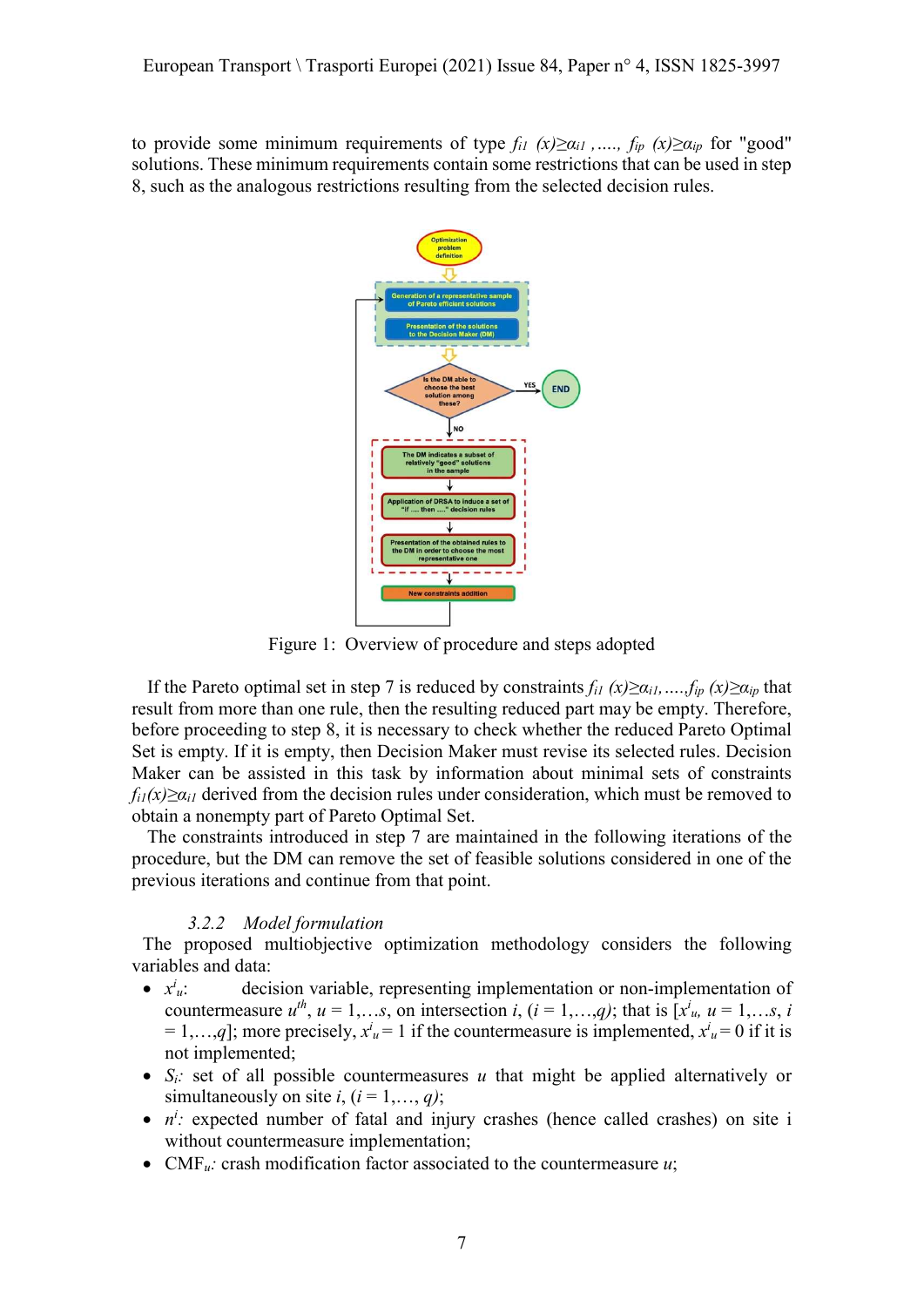- $n^i e = n^i$  CMF<sub>u</sub>: expected number of crashes on site *i* after implementation of adopted countermeasures;
- $\Delta n^i = n^i n^i e$ : expected reduction of crashes number on site *i* after implementation of adopted countermeasures;
- $c^i_u$ : implementation cost of countermeasure u on site i;
- $O\&M_u$ : operation and maintenance cost of countermeasure u, defined as high (H), medium $(M)$ , low  $(L)$ ;
- $sl_u$ : service life of countermeasure u, defined as high (H), medium (M), low (L);
- $\bullet$   $C_{max}$ : available budget for the implementation of all countermeasures;
- $C_{min}$ : minimum budget to be spent.

The expected number of accidents at site i without implementing countermeasures was calculated as the long-term average accident frequency before treatment, assuming that the number of accidents observed before treatment remains unchanged in the after period if no treatment is implemented. For the reasons described above, this approach is not the most rigorous to estimating accidents without treatment, rather the Empirical Bayes method (Hauer et al., 2002) should be preferred. However, not having suitable data to apply the Empirical Bayes approach, a most simplistic method was used.

Functioning as an illustrative example, the CMFs used for countermeasures assessment were carried out from data in the technical literature, despite knowing the limitations arising from the transferability problem, as better explained in section 3. Unfortunately, this is because CMFs developed under similar condition to our sample were not available.

When multiple countermeasures are implemented at a site, it is common to multiply the CMFs to estimate the combined effect of the countermeasures. However, there are few studies documenting the combined effect of multiple countermeasures. Although implementing multiple countermeasures instead of just one may be more effective, it is unlikely that the full effect of each countermeasure will be realized when implemented simultaneously, especially when the countermeasures target the same type of accident.

Therefore, unless the countermeasures act completely independently, multiplying multiple CMFs is likely to overestimate the combined effect. The likelihood of overestimation increases with the number of CMFs that are multiplied. For this reason, great caution and technical judgment should be used, especially when estimating the combined effect of more than three countermeasures at a given location (FHWA, 2013).

Various models used to evaluate the total CMF that reflects the aggregate effect of the countermeasures are presented in the literature.

In this paper, when two or more countermeasures were implemented simultaneously on the same intersection i, the crash modification factor was obtained as follows (Mishra and Khasnabis, 2011; Ogden, 1996):

$$
CMFu = 1 - [(1 - CMFu1) \cdot (1 - CMFu2) \cdot ... \cdot (1 - CMFus)]
$$
 (1)

It should be noted that this non-linear expression has no influence on the linearity of the proposed model because, if an improvement project implements a set of simultaneous countermeasures, it is considered to be a single element in the set  $S_i$  of possible countermeasures on site *i*. In other words, if the countermeasures  $u_1, u_2, ..., u_s$  are combined in the comprehensive countermeasure  $u$ , then only countermeasure  $u$  is present in the set  $S_i$  (except for the case in which the possibility that one or more of the countermeasures  $u_1, u_2, \ldots, u_s$  are mutually exclusive is also considered).

In this optimization problem, five objective functions quantify the overall benefits and therefore these have to be maximized. They are: a) the number of crashes reduced after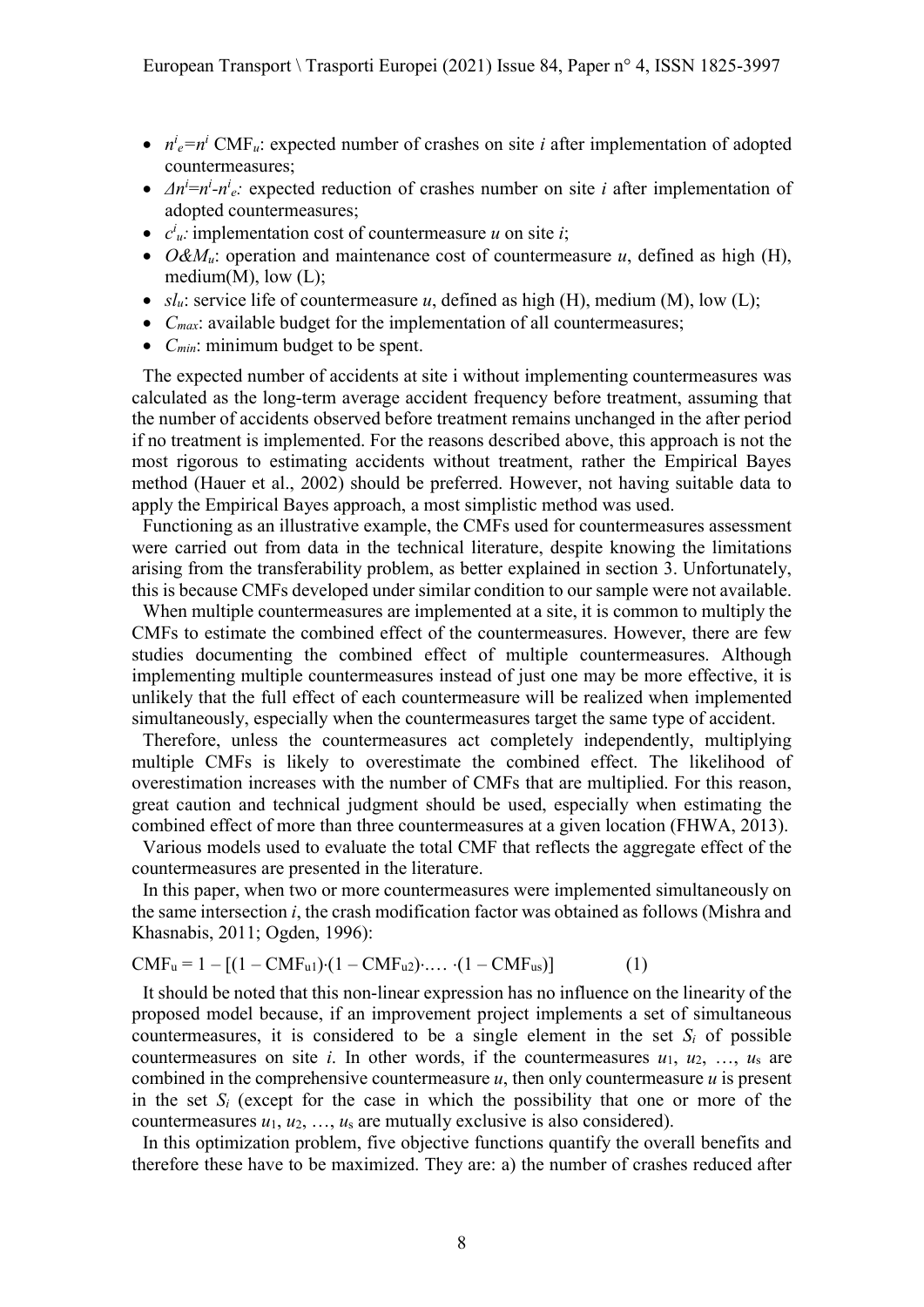countermeasures implementation; b) the number of countermeasures with service life at least medium; c) the number of countermeasures with service life high; d) the number of countermeasures with operation and maintenance costs at most medium; e) the number of countermeasures with operation and maintenance costs low.

The considered constraint is that the implementation overall cost of the countermeasures overall cost of the implementation of the countermeasures does not exceed the available budget  $(C_{\text{max}})$ . Furthermore, another constraint has to be added in order to specify that no more than one countermeasure for each site can be implemented.

Mathematically, the problem is defined as follows:

Maximize

| $\Delta n = \sum \Delta n^i \cdot x^i_u$                                                                                                                                                                                                                                                     | (total reduction of crash)                                                          |     |
|----------------------------------------------------------------------------------------------------------------------------------------------------------------------------------------------------------------------------------------------------------------------------------------------|-------------------------------------------------------------------------------------|-----|
| $\overline{i=1}$<br>$f_1 = \sum x_u^i$<br>$s\overline{u} \geq M$                                                                                                                                                                                                                             | (number of countermeasures with<br>service life $\geq$ medium)                      | (3) |
| $f_2 = \sum x_u^i$<br>$s\overline{\overline{u} \geq H}$                                                                                                                                                                                                                                      | (number of countermeasures with<br>service life $\geq$ high)                        | (4) |
| $f_3 = \sum_{\alpha} x_{\alpha}^{\alpha}$<br>$0&\overline{Mu} \leq M$                                                                                                                                                                                                                        | (number of countermeasures with<br>operation and maintenance cost $\leq$<br>medium) | (5) |
| $f_4 = \sum_i x_u^i$<br>$0&\overline{\text{Mu}} \leq L$<br>$\mathbf{1}$ , and the contract of the contract of the contract of the contract of the contract of the contract of the contract of the contract of the contract of the contract of the contract of the contract of the contract o | (number of countermeasures with<br>operation and maintenance $cost \leq low$ )      | (6) |

subject to the constraints:

$$
C_{\min} \le \sum_{i=1}^{n} c_{u}^{i} \cdot x_{u}^{i} \le C_{\max}
$$
\n<sup>(7)</sup>

Expression (7) ensures that the capital investment neither exceeds nor at the same time is too low with respect to the available budget. The following is another constraint considered in the multiobjective optimization problem:

$$
\sum_{u \in S_i} x_u^i \le 1, i = 1, \dots, q \tag{8}
$$

Expression (8) ensures that no more than one countermeasure for each site can be implemented. Some other objective functions and constraints can be considered according to policy preferences. For example, if at least one countermeasure on site  $i$  must be implemented, the following constraint can be considered so that a way that at least one  $x^i_u$ ,  $u \in S_i$ , must be equal to 1:

$$
\sum_{u \in S_i} x_u^i \ge 1 \tag{9}
$$

As mentioned above, in multiobjective optimization problems there is no one solution that is best for all the considered objectives. Therefore, it is generally impossible to find only one combination of crash countermeasures maximizing the total reductions of crashes, maximizing the service life of the adopted countermeasures and minimizing their operation and maintenance cost, while satisfying budget constraints.

## 4. Case Study

A set of 43 Italian urban intersections is used in order to illustrate the potential advantages of the proposed methodology. These intersections have been identified as highest crash rate locations by a crash analysis. For each intersection, information on crash types and severity are used to define the suitable low-cost countermeasures that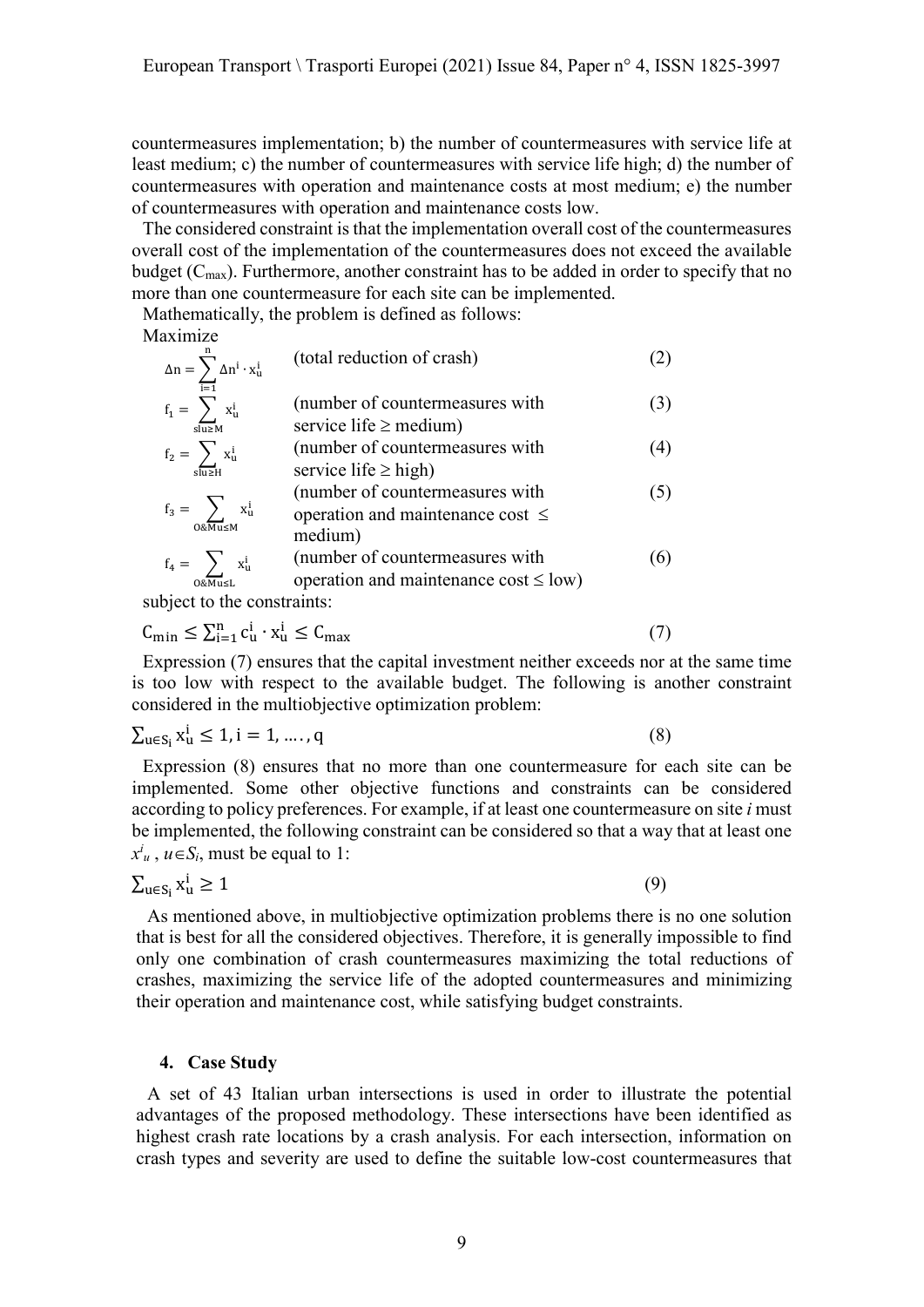could potentially reduce their frequency. For some locations multiple countermeasures are identified as mutually exclusive alternatives. In particular, both very inexpensive countermeasures (signs and road markings) that are on average effective for improving road safety, and more expensive countermeasures such as some traffic calming measures (e.g. road narrowing) were considered. Traffic calming measures, as it is known, are very effective in reducing the speed of approach to intersections and in decreasing accident rates (see e.g., Distefano and Leonardi, 2015; Distefano and Leonardi, 2019; Distefano et al., 2019).

The candidate projects for each site under consideration are shown in table 1.

| <b>INTERSECTION</b> | <b>ALTERN.</b> | <b>COUNTERMEASURES</b>                                       | COST $[\epsilon]$ | 0 & M<br><b>COST</b> | <b>SERVICE</b><br><b>LIFE</b> | Δn           |  |
|---------------------|----------------|--------------------------------------------------------------|-------------------|----------------------|-------------------------------|--------------|--|
|                     | a              | Road lighting                                                | 3.200,00          | М                    | Н                             | 2            |  |
| $\mathbf{1}$        | b              | STOP signs and channelisation                                | 5.530,00          | M                    | L                             | 6            |  |
|                     | $\mathbf c$    | Road lighting, STOP signs and<br>channelisation              | 8.730,00          | H                    | М                             | 7            |  |
| 2                   | a              | Parking barriers                                             | 2.000,00          | L                    | М                             | 3            |  |
| 3                   | $\rm{a}$       | Raised pedestrian crossing                                   | 13.400,00         | M                    | М                             | 5            |  |
|                     | b              | Channelisation                                               | 16.500,00         | M                    | M                             | 3            |  |
|                     | $\mathbf{a}$   | STOP signs (vertical and horizontal)                         | 240,00            | M                    | L                             | 2            |  |
| 4                   | b              | Parking barriers                                             | 1.000,00          | L                    | М                             | 1            |  |
|                     | $\mathbf c$    | STOP signs (vertical and horizontal) and<br>Parking barriers | 1.240,00          | M                    | L                             | 3            |  |
|                     | a              | Horizontal STOP signs                                        | 30,00             | M                    | L                             | 2            |  |
| 5                   | b              | Parking barriers                                             | 1.000,00          | L                    | М                             | 1            |  |
|                     | $\mathbf c$    | Horizontal STOP signs and Parking<br>barriers                | 1.030,00          | M                    | L                             | 3            |  |
|                     |                |                                                              | .                 | .                    |                               |              |  |
|                     | .              | .                                                            | .                 | .                    | .                             | $\ddots$     |  |
| 37                  | a              | Sidewalk widening, Road narrowing and<br>Rumble strips       | 8.400,00          | М                    | М                             | 2            |  |
|                     | a              | Road lighting                                                | 530,00            | М                    | Н                             | 1            |  |
| 38                  | b              | No parking sign                                              | 210,00            | L                    | $\mathbf M$                   | $\mathbf{1}$ |  |
|                     | $\mathbf c$    | Road lighting and No parking sign                            | 740,00            | M                    | M                             | $\mathbf{1}$ |  |
| 39                  | $\rm{a}$       | Road lighting                                                | 1.600,00          | M                    | H                             | $\mathbf{1}$ |  |
|                     | b              | Horizontal STOP signs                                        | 30,00             | L                    | L                             | $\mathbf{1}$ |  |
|                     | $\mathbf c$    | Road lighting and Horizontal STOP sign                       | 1.630,00          | M                    | M                             | 1            |  |
| 40                  | a              | Channelisation                                               | 11.600,00         | M                    | M                             | 4            |  |
| 41                  | a              | Traffic lights changing to turn left                         | 1.000,00          | M                    | M                             | 12           |  |
| 42                  | a              | Horizontal and vertical STOP signs                           | 480,00            | М                    | L                             | 11           |  |
|                     | b              | Parking barriers                                             | 4.000,00          | L                    | М                             | 5            |  |
|                     | c              | Horizontal and vertical STOP signs and<br>Parking barriers   | 4.480,00          | М                    | L                             | 14           |  |
| 43                  | a              | Sidewalk widening and Road narrowing                         | 6.000,00          | M                    | М                             | 3            |  |

Table 1: Candidates' projects

For each project, the decision parameters are as follows: 1) number of crashes decreased on site i subsequently countermeasures realization  $(\Delta n^{i})$ ; 2) implementation cost of each countermeasure; 3) service life; 4) O & M cost.

The implementation costs are quantitatively calculated by accurate analysis, while the service life and operation and maintenance cost are evaluated only qualitatively as High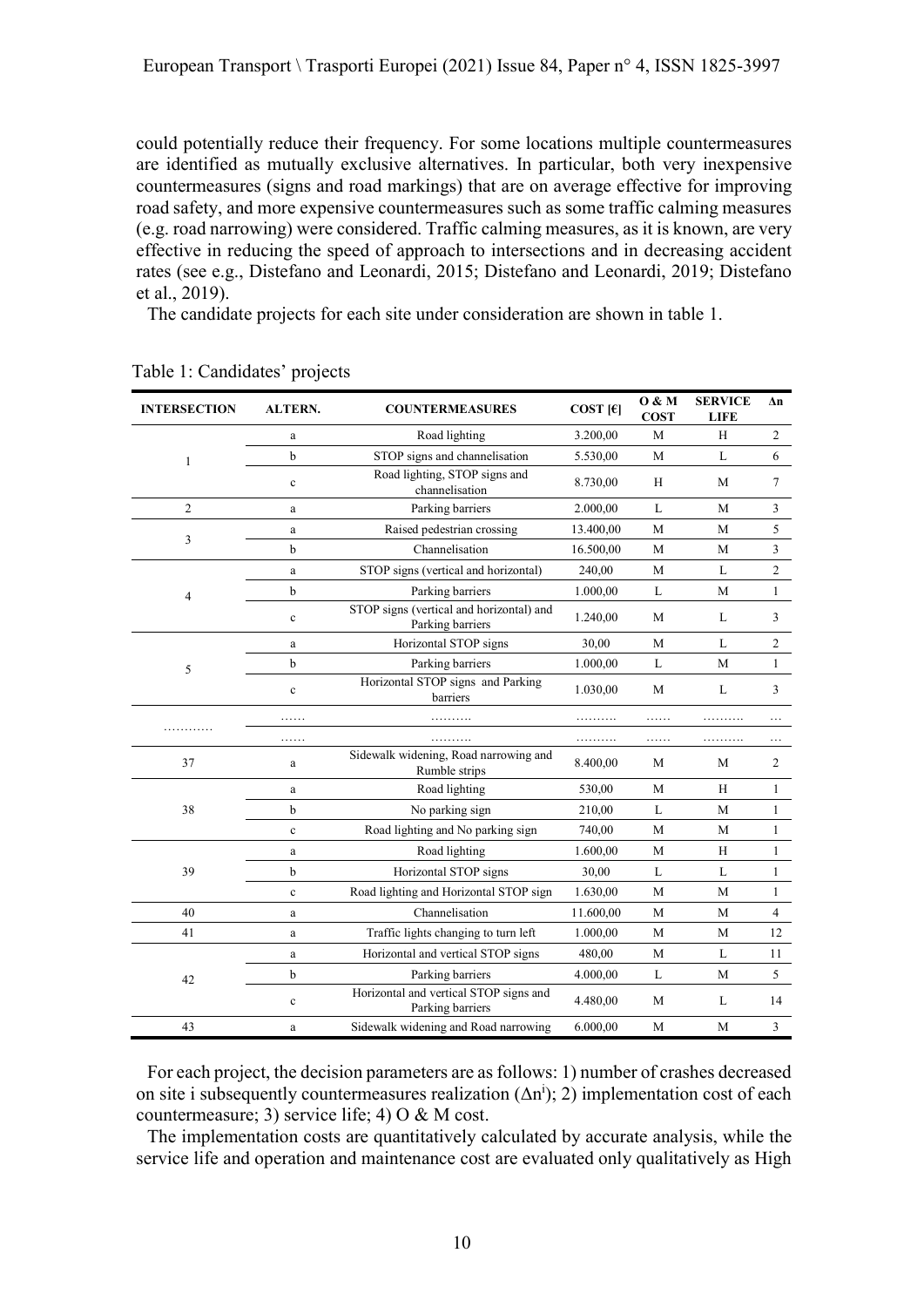(H), Medium (M) and Low (L). A set of Pareto optimal solutions are calculated and proposed to DM. As the problem under consideration is a Multiple Objective Linear Programming, the Pareto-optimal solutions can be computed using classical linear programming by searching for the solutions that optimize each of the objectives under consideration, or fixing all but one of the objective functions under consideration to a satisfactory value and searching for the solution that optimizes the remaining objective functions. In this problem, the variables are  $x^i_u$ ,  $u = 1,...s$ ,  $i = 1,..., q$ , which represents implementation or non-implementation of countermeasure as described earlier. The objective functions considered in the optimization problem are those previously defined in the expressions of (2) through (6).

In addition, two budget constraints are introduced to guarantee that the C investment does not exceed the available budget or be too low at the same time (see expression (7)). In this example, the budget constraints are:

| $30.000 \text{ } \in \text{ } \leq C \leq 35.000 \text{ } \in$ |                                                |      |
|----------------------------------------------------------------|------------------------------------------------|------|
| where:                                                         | $C = \sum_{i=1}^{n} c_{u}^{i} \cdot x_{u}^{i}$ | (11) |

Eight different Pareto-optimal solutions were generated fixing the budget constraints and then maximizing  $\Delta n$  under the constraint of achieving some objectives.

These solutions, shown in table 2, were submitted to the DM.

| <b>SOLUTIONS</b> | $C[\varepsilon]$ | f1 | f2 | f3 | f <sub>4</sub> | $\Delta n$ | <b>RATING</b> |
|------------------|------------------|----|----|----|----------------|------------|---------------|
| s1               | 31.501           | 17 | 6  | 33 | 11             | 129        | good          |
| s2               | 33.481           | 16 | 10 | 31 | 10             | 117        |               |
| s <sub>3</sub>   | 34.373           | 20 | 5  | 27 | 10             | 125        | good          |
| s4               | 30.851           | 15 | 10 | 26 | 10             | 93         |               |
| s5               | 31.161           | 19 | 12 | 29 | 12             | 114        |               |
| s6               | 34.751           | 20 | 10 | 30 | 10             | 109        |               |
| s7               | 31.942           | 15 | 5  | 32 | 12             | 127        | good          |
| s8               | 30.772           | 16 | 8  | 28 | 12             | 111        |               |

Table 2: Sample of Pareto optimal solutions proposed in the first interaction

Each solution consist of a combination of countermeasures to be implemented at some of the intersections investigated, but the DM might not be able to select the optimal solution to be implemented.

To improve the exploration for a satisfactory solutions, the DRSA was applied to derive decision rules using the preferences of DM. The DM was asked to specify, among those suggested, a subset of solutions "good" listed in the "Rating" column of Table 2. In the present case study, the DM has chosen solutions s1, s3 and s7 as "good".

Considering the classification made by DM of Pareto-optimal solutions into "good" and "other", five decision rules were induced from the lower approximation of the "good" solutions.

The induced rules are listed below (the identification numbers of the solutions supporting the rule are in parentheses):

rule1) if the number of countermeasures to be implemented with operation and maintenance cost "at most" medium is at least 33, then the solution is good; (s1)

rule 2) if the number of crashes reduced after the implementation of countermeasures is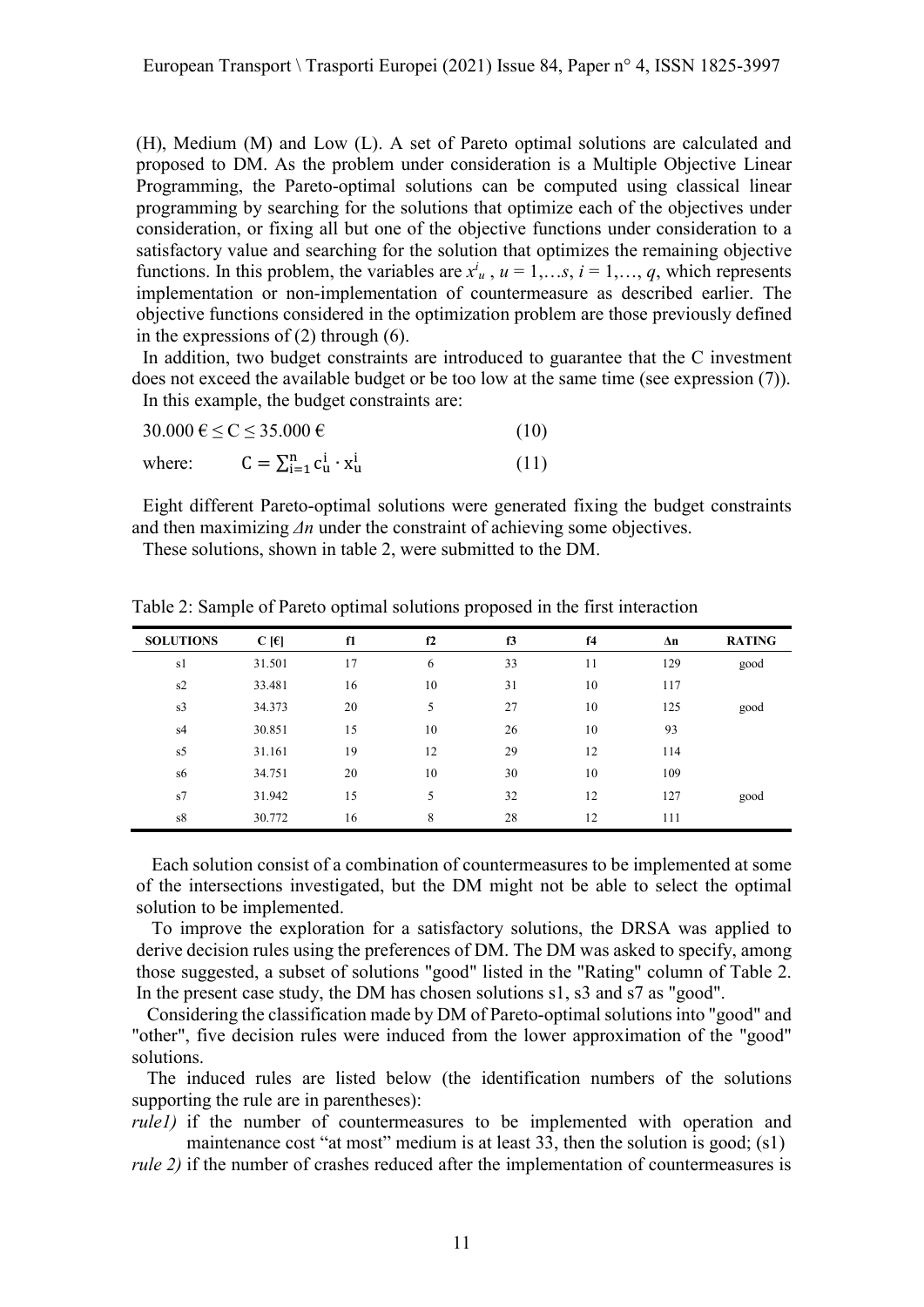at least 129, then the solution is good; (s1)

- rule 3) if the number of crashes reduced after the implementation of countermeasures is at least 125 then the solution is good; (s1, s3 and s7)
- *rule 4*) if the total cost is not higher than  $34.373 \text{ }\epsilon$  and the number of countermeasures to be implemented with service life "at least" medium is at least 20, then the solution is good;  $(s3)$
- rule 5) if the number of countermeasures to be implemented with operation and maintenance cost "at most" medium is at least 32, then the solution is good. (s1) and s7)

These rules were shown to the DM and he was asked to choose those that most suited his preferences. The DM chose rule 3) that allowed introducing the following constraint:  $\Delta n \geq 125$ 

This new constraint allowed reducing the feasible domain of the problem and it was used together with the original constraints to compute a new sample of Pareto-optimal solutions. These new solutions, reported in table 3, were presented to the DM.

Table 3: Sample of Pareto optimal solutions proposed in the second interaction

| <b>SOLUTIONS</b> | $C$ [ $\epsilon$ ] | f1 | f2 | f3 | f4 | Δn  | <b>RATING</b> |
|------------------|--------------------|----|----|----|----|-----|---------------|
| s l              | 31.501             | 17 | 6  | 33 | 11 | 129 | selected      |
| s2               | 31.261             | 18 | 8  | 33 | 11 | 127 |               |
| s <sub>3</sub>   | 31.261             | 17 | 9  | 33 | 11 | 126 |               |
| s4               | 33.642             | 15 |    | 31 | 12 | 129 |               |

The DM was asked again if one of the proposed Pareto optimal solutions might be satisfactory to him.

In general, two scenarios are possible:

- 1) The DM is satisfied and the interactive procedure can be stopped.
- 2) The DM is not satisfied and, in this case, the interactive procedure must be repeated until the DM identifies one satisfactory solution.

In this case, the DM was satisfied with s1, so the procedure was stopped.

## 5. Discussion and conclusion

This paper presents a methodology for prioritizing improvements in road safety and for the optimal allocation of resources. To this end, an interactive optimization procedure based on a Decision Rule Preference Model (IMO-DRSA) was used to support the interaction with the DM. Any multi-objective optimization method that finds the Paretooptimal set or its approximation is usually a good complement to the IMO-DRSA.

Indeed, one of the main complications in a prioritization problem is that there are many feasible solutions, and this makes it difficult for DM to choose the most satisfactory solution of all. The method presented in this paper can support the DM at this stage of the decision process.

The DM provides preference information classifying some of the solutions into two categories ("good" and "other") and the result is a preference model in the form of "If..., then..." decision rules, which is suitable to reduce the Pareto-optimal set by an iterative process, until DM is able to selects a satisfactory solution.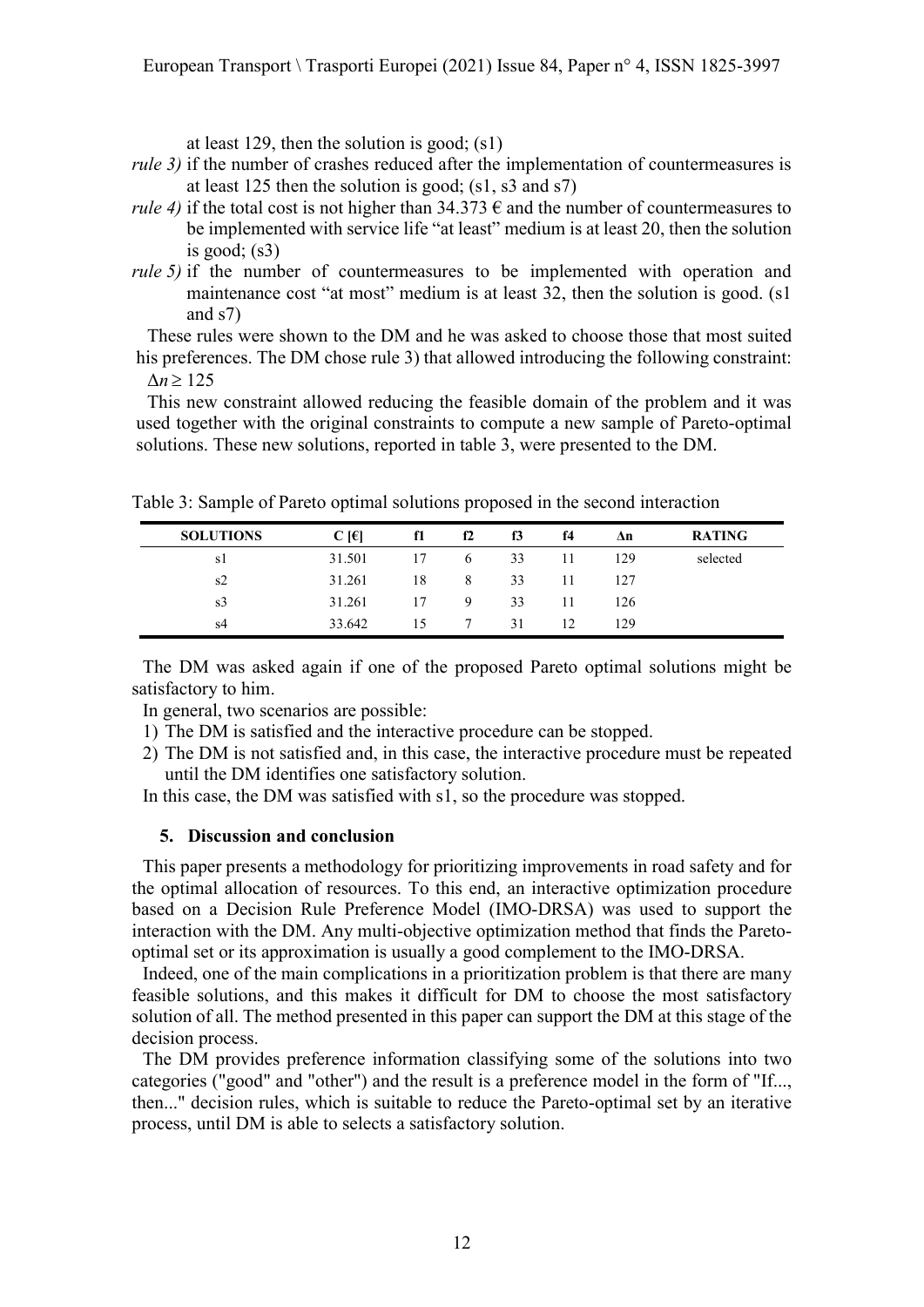The input information are converted into the preference model in a clear and traceable way and for this reason the proposed method can be considered as a "glass box", as opposed to the "black box" effect typical of many methods that do not provide a clear explanation of how the result is achieved.

This is because the decision rules explain the final decision, which is not the result of a simple application of a technical method, but is obtained from a decision process based on the active participation of the DM.

The Decision Rule Preference Model is well suited for decision support providing the rationale for preferences in a logical form that makes it understandable to DM since it does not resort to technical terms such as utility, trade-offs, scaling functions, reference points, etc.

Note that the decision rules are based only on ordinal properties of the objective functions. Unlike any method that involves some degree of scalarization (almost all existing interactive methods), the proposed method does not aggregate the objective functions into a single value at any step and avoids operations (such as averaging, weighted sum, different types of distances, power scalarization) that are always arbitrary to some degree. To demonstrate the application of the method, an example was presented, which was carried out on a sample of Italian city intersections. The application to a case study pointed out the suitability of the proposed methodology to prioritize projects in such a way that maximum safety benefits are achieved by reducing traffic accidents.

The results obtained show that the decision-maker's decisions depend on his own sensitivity to accident reduction and budget constraints.

Moreover, these results confirm that IMO-DRSA is a useful tool in multi-objective optimization problems because it assists the DM to select the best solution from a large number of feasible solutions.

In the example, only cost-effective countermeasures were considered, but different types of countermeasures were considered depending on the security strategy adopted.

In fact, due to its versatility, the proposed methodology can be adapted to any road safety strategy, taking into account different types of countermeasures, planning period, policy options and budget (annual or total).

Let us conclude this section with a brief discussion of the possible limitations of the proposed methodology. They mainly relate to calculation aspects and are of two types:

- limitations related to the induction of decision rules:
- limitations related to the generation of points in the Pareto front.

In both cases, the constraints are largely theoretical, with no real impact on concrete decision-making processes. As far as the induction of decision rules is concerned, the problem of discovering all decision rules is indeed exponential in the number of attributes. However, the number of attributes corresponds to the number of objective functions to be considered, and only a limited number of objective functions can be considered, since, as stated in the celebrated article by Miller (1956) "The Magical Number Seven, Plus or Minus Two: Some Limits on Our Capacity for Processing Information", due to the limits of one-dimensional absolute judgement and the limitations of short-term memory, the number of objects that the human brain can process is  $7 \pm 2$ .

Furthermore, in the case of a larger number of objective functions and consequently attributes, very efficient algorithms based on intelligent heuristics have been successfully proposed (see e.g. Blaszczyński et al., 2013). Again, concerning the problem of point generations in the Pareto front, 0-1 linear programming is theoretically a NP hard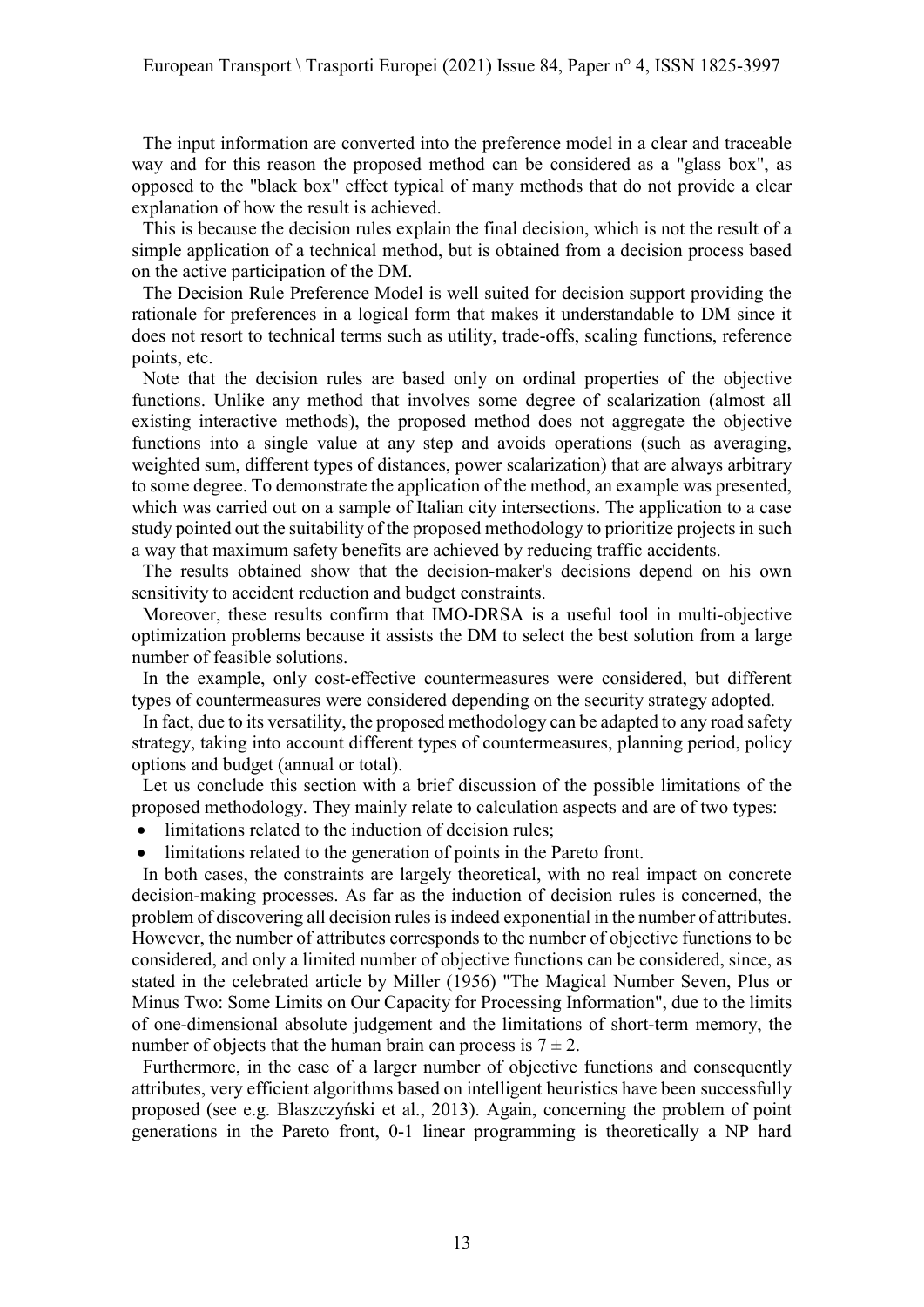problem, but in fact there are a lot of efficient algorithms to solve the problem efficiently (see e.g. Schrijver, 1998; Wolsey, 1998).

Another problem could be related to the large number of inducible decision rules, which obviously cannot all be presented on Decision Maker, since the required cognitive effort carries the risk of reducing the quality of the final decision. Again, this is a rather theoretical problem, since there are a number of measures that are of interest for decision rules (see e.g. Greco et al., 2004; Greco et al., 2012), and there are algorithms that focus on the discovery of the most interesting decision rules (see e.g. Blaszczyński et al., 2013).

Finally, the subjectivity, which is typical of all classical multiobjective methods and which could be a weakness of the proposed method, was mitigated by an Expert Panel that supported Decision Maker in the decision process. Different bodies could also be used to evaluate different criteria. For example, an Expert Panel could consist of members of the managing authority, road safety experts, road users, government delegates, etc.

A future area of research is to consider a multi-year analysis period with the aim of implementing a program to improve safety over a planning horizon.

## References

- ARRB Australian Road Research Board (2012) "Austroads Road Safety Engineering Toolkit".
- Augeri M.G., Colombrita R., Greco S., Lo Certo A., Matarazzo B., Slowiński R. (2011) "Dominance-based rough set approach to budget allocation in highway maintenance activities", Journal of infrastructure systems (ASCE), 17(2), pp. 75-85.
- Augeri M.G., Colombrita R., Greco S., Sapienza P. (2014) "Dominance-based rough set approach to network bridge management", Baltic Journal of Road and Bridge Engineering, 9(1), pp. 31-42.
- Augeri M.G., Cozzo P., Greco S. (2015) "Dominance-based rough set approach: An application case study for setting speed limits for vehicles in speed controlled zones", Knowledge-Based Systems, 89, pp. 288-300. DOI.org/10.1016/j.knosys.2015.07.010.
- Augeri, M. G., Greco, S., & Nicolosi, V. (2019) "Planning urban pavement maintenance by a new interactive multiobjective optimization approach", European Transport Research Review, 11(1), 17.
- Banihashemi, M. (2007) "Optimization of highway safety and operation by using crash prediction models with crash modification factors", Transportation Research Record: Journal of Transportation Research Board, No 2019, pp. 108-118
- Blaszczyński, J., Greco, S., Matarazzo, B., Slowiński, R., Szelag, M. (2013) "jMAF-Dominance-based rough set data analysis framework", in: Rough Sets and Intelligent Systems-Professor Zdzislaw Pawlak in Memoriam, Springer, Berlin Heidelberg, pp. 185-209.
- Branke, J., Deb, K., Miettinen, K., & Slowiński, R. (2008) "Multiobjective optimization: interactive and evolutionary approaches", vol. 5252. Springer.
- Canale, S., Distefano, N., Leonardi, S. (2015) "Comparative analysis of pedestrian accidents risk at unsignalized intersections", Baltic Journal of Road and Bridge Engineering, 10(4), pp. 283-292.
- Chowdhury, M.A., Garber, N.J., Li, D. (2000) "Multiobjective methodology for highway safety resource allocation", Journal of Infrastructure Systems, 6(4), pp. 138-144.
- Dadashi, A., & Mirbaha, B. (2019) "Prioritizing highway safety improvement projects: A Monte-Carlo based Data Envelopment Analysis approach", Accident Analysis & Prevention, 123, pp. 387-395.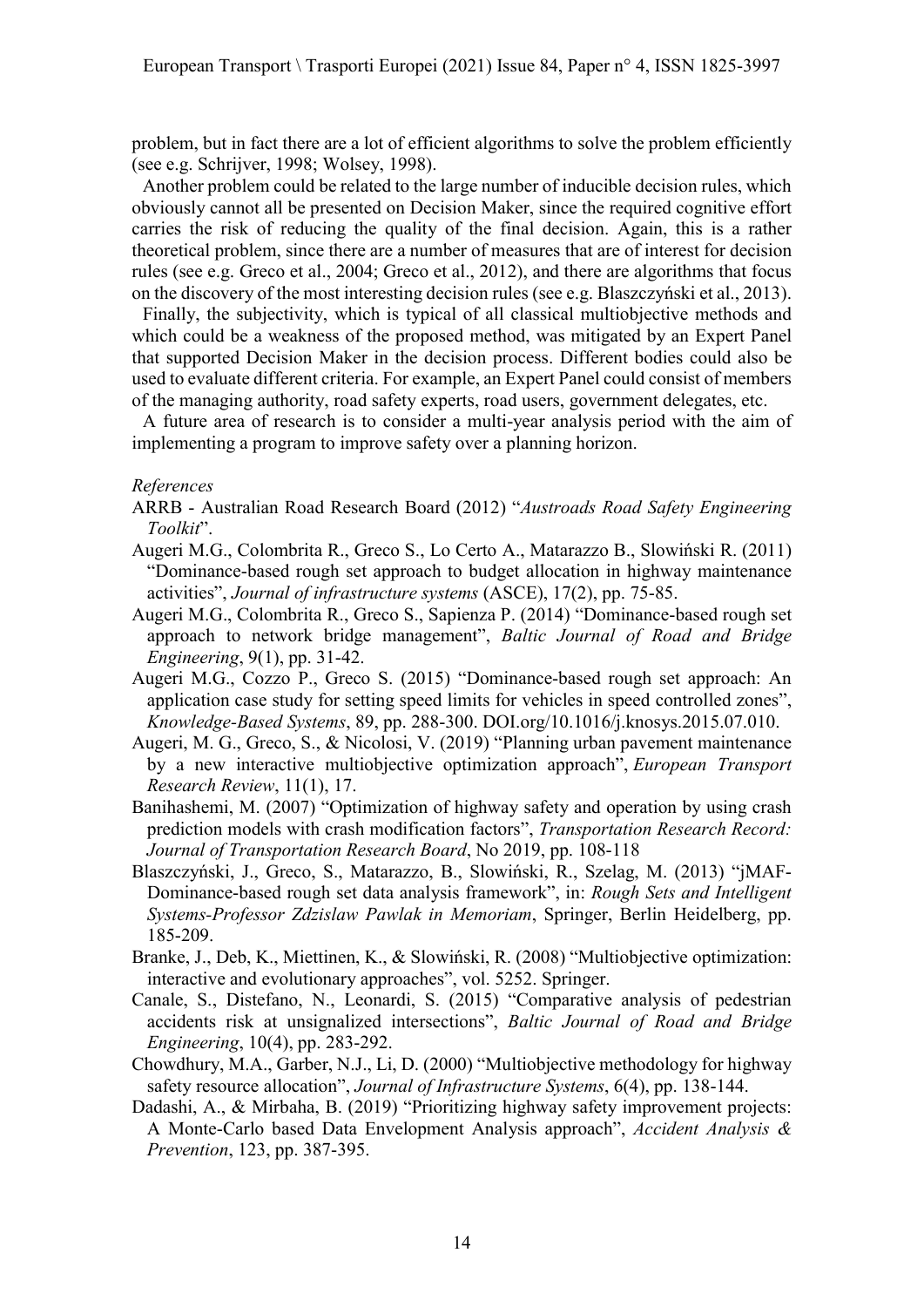- Distefano, N., Leonardi, S. (2015) "Experimental investigation of the effect of speed bumps in sequence on noise emission level from motor vehicles", Noise Control Engineering Journal, 66(6), 582-597.
- Distefano, N., Leonardi, S. (2018) "A list of accident scenarios for three legs skewed intersections", IATSS Research, 42(3), 97-104.
- Distefano, N., Leonardi, S. (2019) "Evaluation of the benefits of traffic calming on vehicle speed reduction", Civil Engineering and Architecture, 7(4), pp. 200-214.
- Distefano, N., Leonardi, S., Pulvirenti, G. (2019) "Home-school Travel: Analysis of Factors Affecting Italian Parents' Mode Choice", Civil Engineering and Architecture, 7(3), pp. 75-87.
- Elvik, R., Vaa, T., Erke, A., & Sorensen, M. (2009) "The handbook of road safety measures", Emerald Group Publishing.
- Fancello, G., Carta, M., & Fadda, P. (2019) "Road intersections ranking for road safety improvement: Comparative analysis of multi-criteria decision making methods", Transport policy, 80, pp. 188-196. DOI: 10.1016/j.tranpol.2018.04.007.
- FHWA Federal Highway Administration (2013) "Crash Modification Factors Clearinghouse", retrieved from http://www.cmfclearinghouse.org/.
- Greco, S., Pawlak, Z., Slowiński, R. (2004) "Can Bayesian confirmation measures be useful for rough set decision rules?", Engineering Applications of Artificial Intelligence, 17(4), pp. 345-361. https://doi.org/10.1016/j.engappai.2004.04.008.
- Greco S., Matarazzo B. and Slowiński R. (2005) "Decision rule approach" in: Figueira J., Greco S. and Ehrgott M. (eds), Multiple Criteria Decision Analysis: State of the Art Surveys, New York, Springer-Verlag, pp. 507-555.
- Greco, S., Matarazzo, B., Slowiński, R. (2008) "Dominance-Based Rough Set Approach to Interactive Multiobjective Optimization", in: J. Branke, K. Deb, K. Miettinen, R. Slowiński (eds.), Multiobjective Optimization: Interactive and Evolutionary Approaches. Springer-Verlag, Berlin, pp. 121-155.
- Greco, S., Slowiński, R., Szczęch, I. (2012) "Properties of rule interestingness measures and alternative approaches to normalization of measures", Information Sciences, 216, pp. 1-16.
- Hauer, E., Harwood, D.W., Griffith, M.S. (2002) "Estimating Safety by the Empirical Bayes Method: A Tutorial", Transportation Research Record 1784, National Research Council, Transportation Research Board, Washington, pp. 126-131.
- Lambert J.H., Baker J.A., Peterson K.D. (2003) "Decision aid for allocation of transportation funds to guardrails", Accident Analysis and Prevention, 35, pp. 47-57.
- Miller, G. A. (1956) "The magical number seven, plus or minus two: some limits on our capacity for processing information". Psychological review, 63(2), pp. 81-97.
- Mishra, S., Khasnabis S. (2011) "Optimization Model for Allocating Resources for Highway Safety Improvement at Urban Intersections", Journal of Transportation Engineering, 138(5), pp. 535-547.
- Mishra, S., Golias, M. M., Sharma, S., Boyles, S. D. (2015) "Optimal funding allocation strategies for safety improvements on urban intersections", Transportation Research Part A: Policy and Practice, 75, pp. 113-133.
- Montella, A. (2010) "A comparative analysis of hotspot identification methods", *Accident* Analysis and Prevention, 42, pp. 571-581.
- Murillo-Hoyos, J., Athigakunagorn, N., Labi, S. (2015) "Methodology for safety improvement programming using constrained network-level optimization", Transportation research part C: emerging technologies, 50, pp. 106-116, 2015.